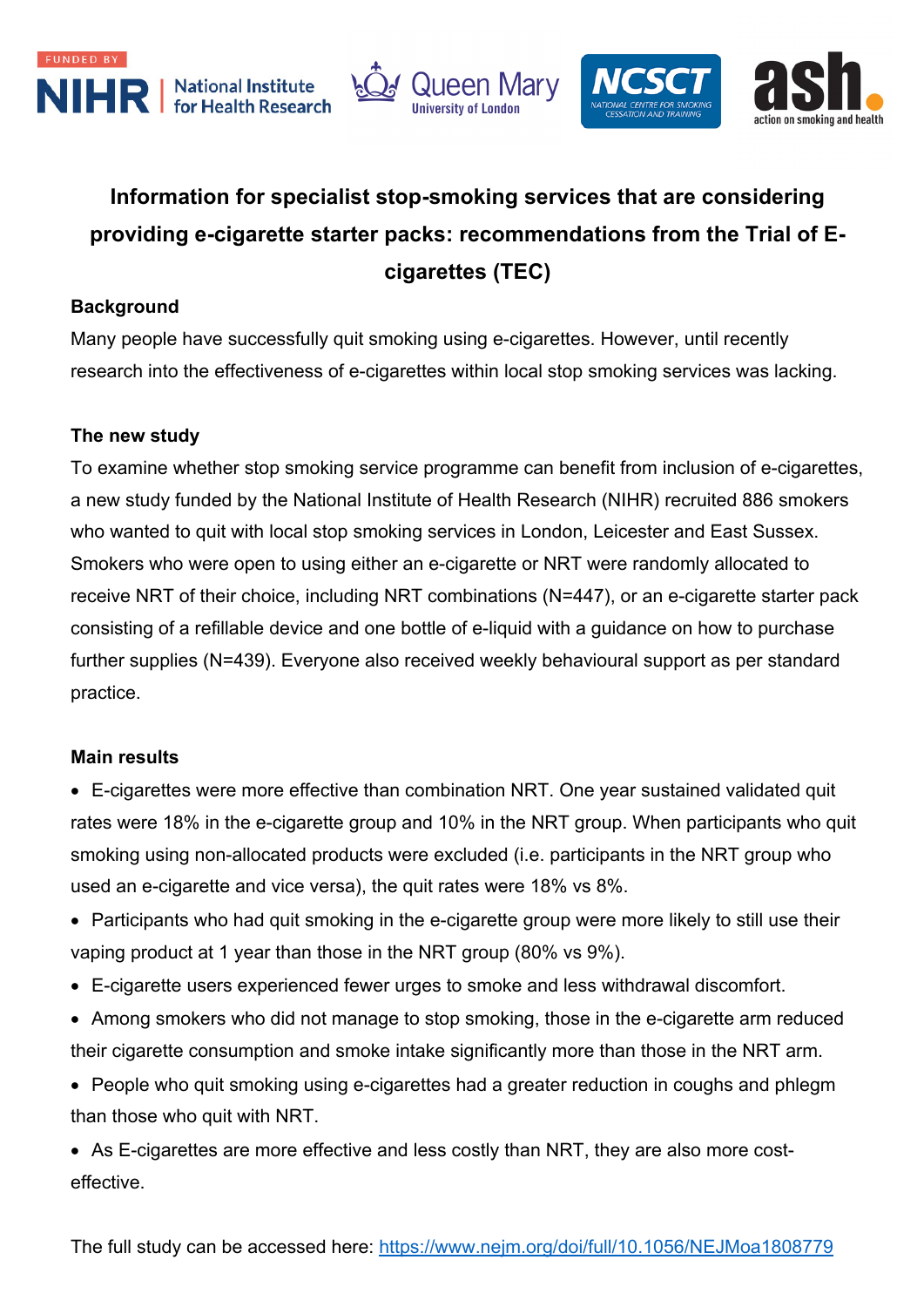#### **Recommendations for practice**

As e-cigarette starter packs are an effective and cost effective treatment, SSS should include them among their treatment options. This requires a provision of a refillable e-cigarette and the initial supply of e-liquid, and explaining to clients how to use e-cigarettes and where to buy future supplies. Clients should also be advised that people who successfully quit smoking using an e-cigarette often continue to vape for at least a year. The costs of e-cigarette refills are modest compared to conventional cigarettes and such use may help prevent relapse back to smoking. There could be some residual risk if they carry on vaping over many years, but this is likely to be a small fraction of the risks of smoking.

The NIHR sponsored a series of dissemination events for stop smoking service commissioners and practitioners to facilitate the translation of the research results into practice and encourage services to include e-cigarette starter packs in their routine practice. The events included discussions of practical implementation issues with the audience.

Below are the questions and answers that were generated by these events and that address practical issues that individual services may encounter when implementing the new approach.

# *Q: The trial was comparing e-cigarettes (EC) to the current gold standard and EC were better. Should EC now be offered as the first choice to everyone?*

A: We should be going with patients' choice, as before. Services aiming to provide the best treatment should include offering EC starter pack as one of the treatment options. In the same way that we explain to clients e.g. side effects of medications, clinicians should explain that clients will need to be purchasing their own e-liquids; that successful quitters often continue to vape for at least a year; and that there could be some residual risk if they carry on vaping over many years. After that, clients decide which treatment they prefer.

#### *Q: The availability of the free starter kit seems critical. Who to convince and how?*

A: Services that have already adopted this approach started with purchasing a limited number of starter packs, usually from their medication budget, and monitored client reactions and outcomes. This provided confidence for service commissioners to adopt this approach.

### *Q: Where should e-cigarettes be purchased?*

A: Vape shops and established online companies comply with extensive e-cigarette regulation. The Independent British Vape Trade Association https://www.ibvta.org.uk/ lists some retailers, but there are many others. The approach that was evaluated in the trial included providing a basic refillable device, teaching clients how to use it and providing an initial supply of e-liquid.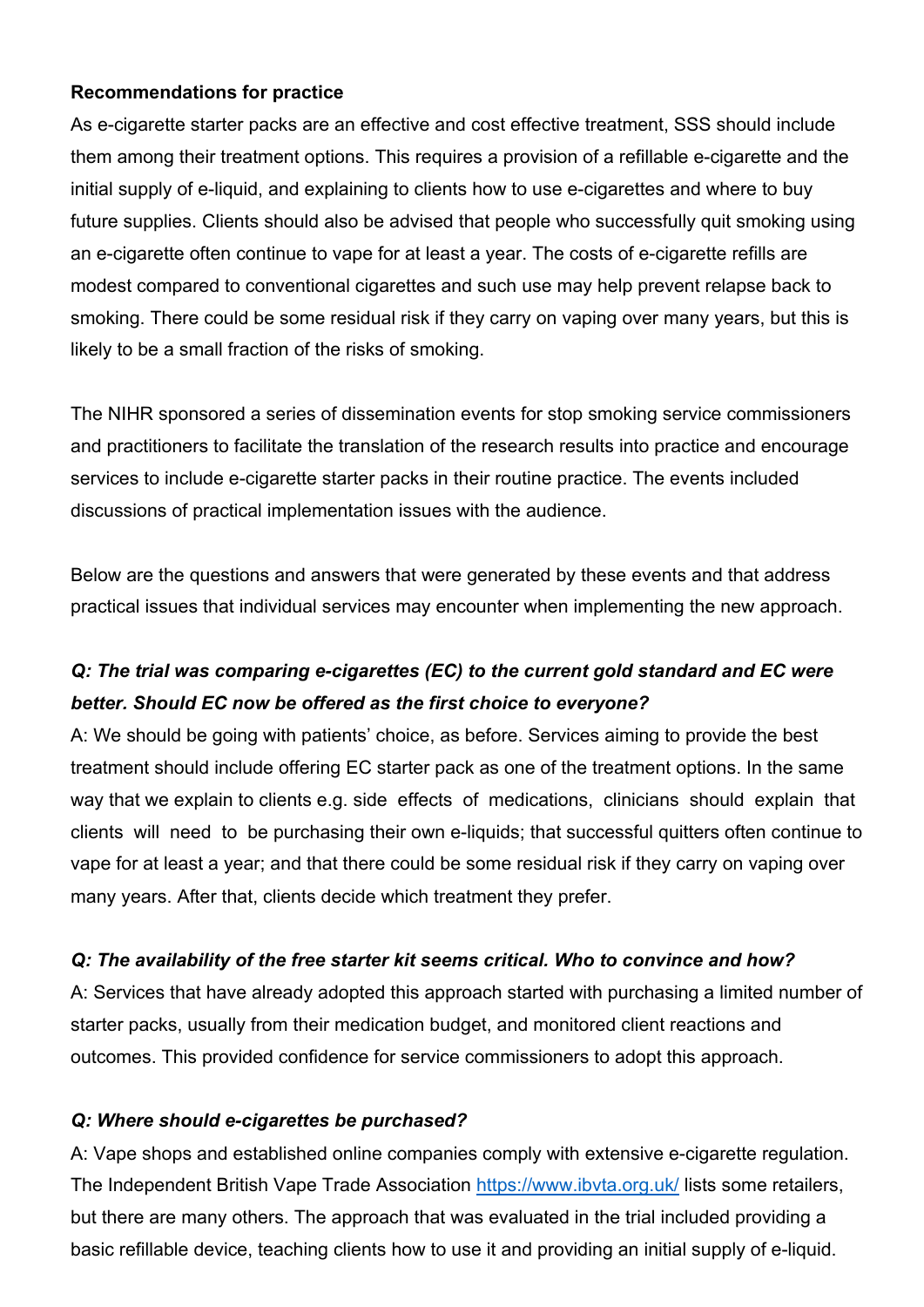Clients should be encouraged to source their own e-liquid according to their preference of nicotine strength and flavour, and also to buy their own device if the one supplied does not fit their needs. As e-cigarette products keep developing and changing, it is best to stock only a limited supply so you can change to better devices easily when needed.

# *Q: Are e-cigarettes going to be licenced as medications and provided by NHS?*

A: At the current time there is no e-cigarette product licenced as a medication. The Government has committed to reviewing the licensing process to see if it can be streamlined and the MHRA is taking this forward. However, there is no need to wait for licensed products as currently available consumer products bought over the counter have been proven effective at helping smokers quit and have to comply with consumer protection regulation.

# *Q: Do we need to worry about using e-cigarettes produced by tobacco industry?*

A: Tobacco industry products are mostly cartridge-based ('1<sup>st</sup> generation') devices, the refillable e-cigarettes ('2<sup>nd</sup> generation') that the trial evaluated are not produced by them. The vast majority of e-cigarettes have no links at all to the tobacco industry.

# *Q: There are conflicting reports about e-cigarettes, where do doctors find solid evidence that is generally accepted?*

A: The Royal College of Physicians and Public Health England have published extensive evidence reviews. Various UK medical organisations encourage smokers to switch to ecigarettes and provide advice and information on their websites, e.g.

https://www.bma.org.uk/collective-voice/policy-and-research/public-and-populationhealth/tobacco/e-cigarettes and https://www.rcgp.org.uk/-/media/Files/Policy/2017/RCGP-E-cigposition-statement-sept-2017.ashx?la=en

# *Q: Many GPs lack knowledge on EC. How to inform them?*

A: They may not need detailed knowledge if they refer smokers to local specialist services, but those seeking information can consult e.g. NCSCT, RCGP: NCSCT online training module: https://elearning.ncsct.co.uk/e\_cigarettes-launch NCSCT briefing: http://www.ncsct.co.uk/publication\_electronic\_cigarette\_briefing.php RCGP position statement: https://www.cancerresearchuk.org/sites/default/files/rcgp\_ecig\_position\_statement\_approved\_060917\_clean\_copy.pdf

# *Q: E-cigarettes and e-liquids are sold in markets and pound shops – should we advise caution around this?*

A: Yes, encourage clients to only use mainstream retailers.